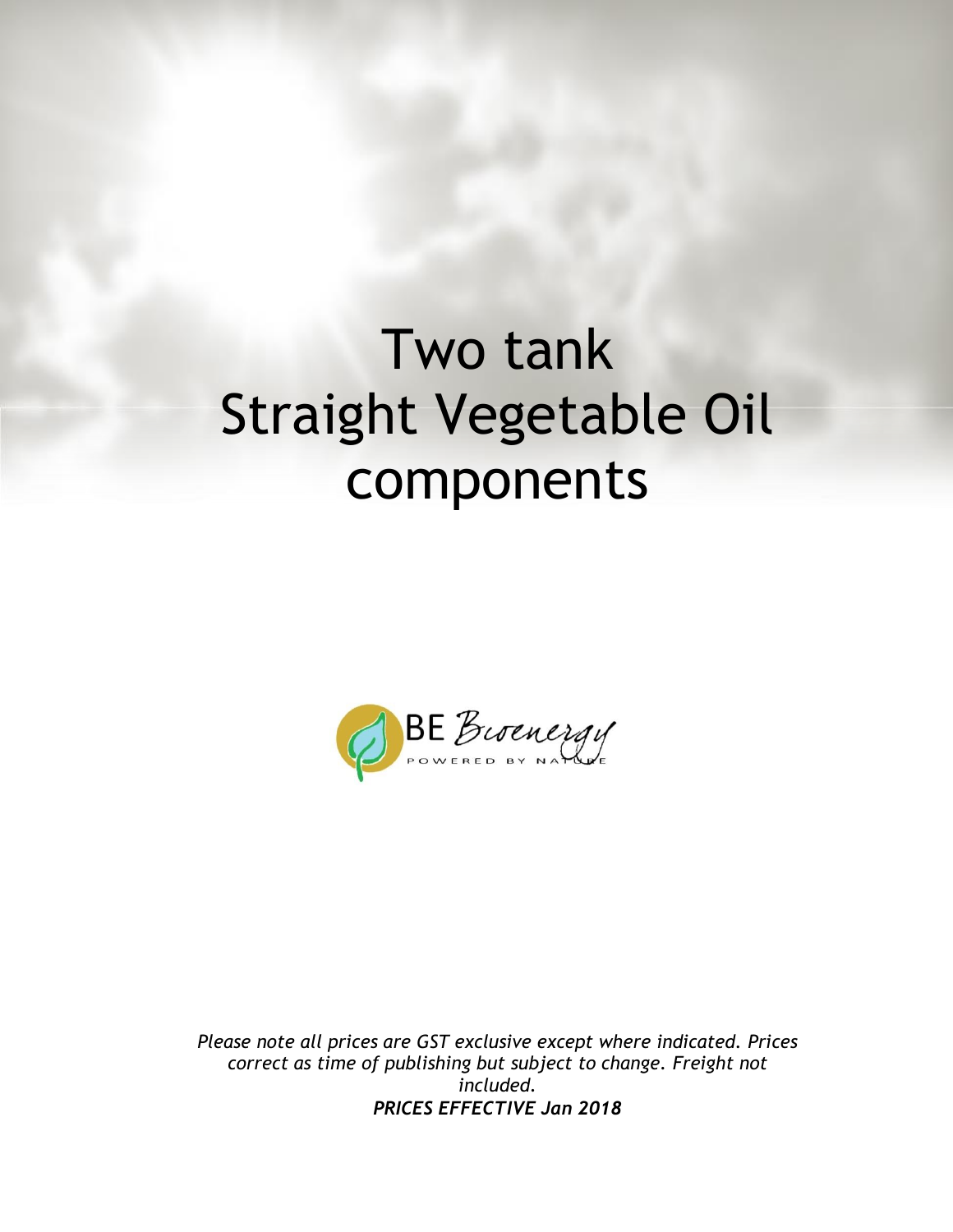## **In line electric heating**

#### **VEG-Therm Standard© and VEG-Therm MEGA© in line electric heaters**

#### **Instant heat to approx. 70°C! Electric in line heaters for all applications!**

These heaters are designed specifically for heating vegetable oil, are self-regulating and require no external thermostat. The heater elements are manufactured from temperature sensing materials and automatically vary the amperage draw as needed. The MEGA heater draws a maximum of approx. 32 amps, while the Standard heater draws approx. 16 amps. In normal operation, typical amp draw is 10-20 amps. Complete with auto-resetting, sealed weatherproof circuit breaker , relay, wiring block, "P" clamps and installation instructions.

Features include;



- Instant heat, approx 70°C
- Great for providing additional heat for coolant based systems
- Ideal for heating biodiesel ahead of the fuel filter in cooler months
- Standard heater draws only half the power of the MEGA, making it ideal for "split" heating applications.

Use two in series or parallel (split) flow for larger engines, and/or combine with a VEGmax or TurboFyner coolant heated filter.

*Electrical system must be adequate for the additional system load. Alternator, battery, starter, belts, glow plugs, cables and connections must be in top condition and adequate capacity. If in doubt about the capacity of your system, consult your mechanic.*

- **VEG-Therm MEGA \$280.00**
- **VEG-Therm \$240.00**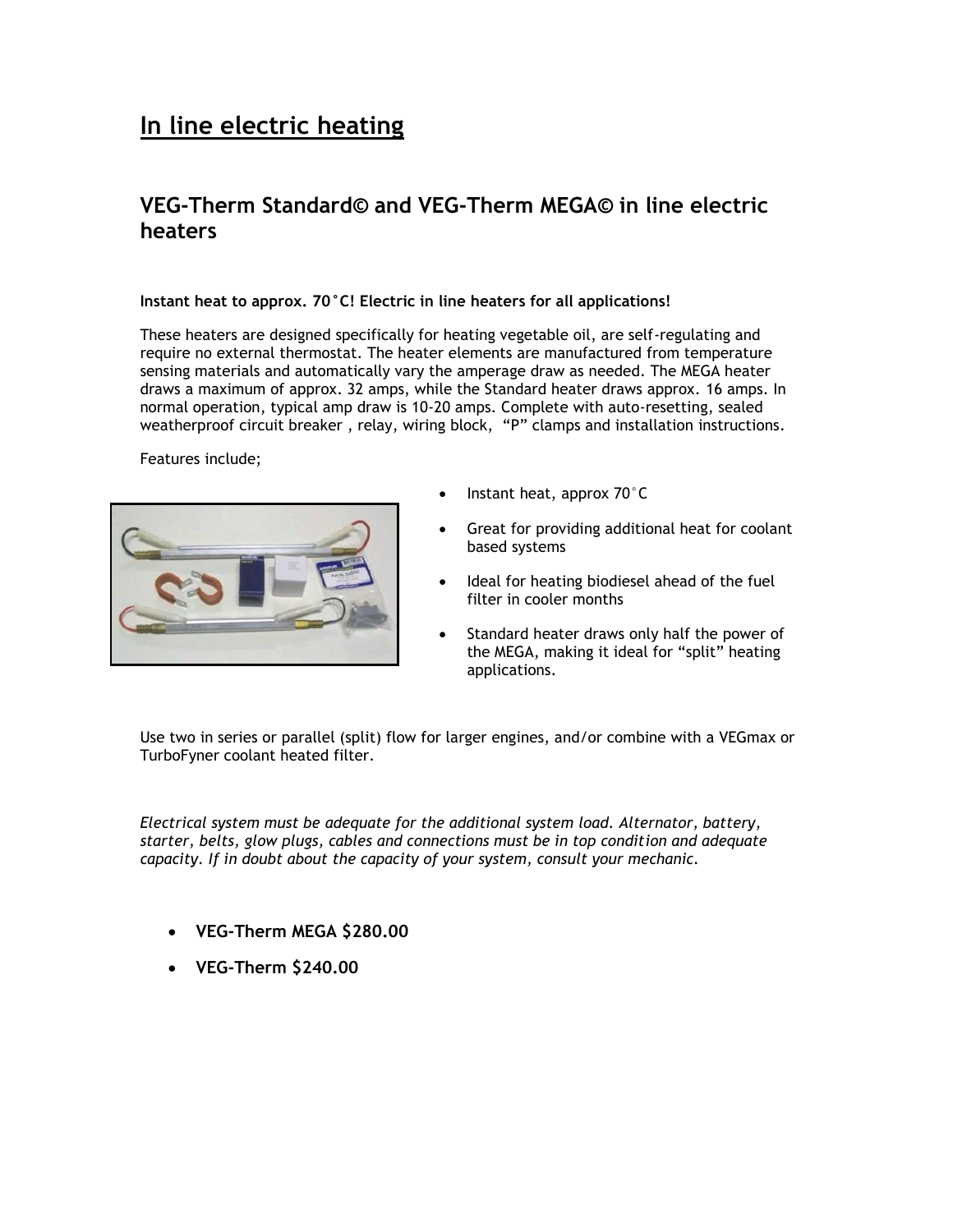## **Pre heat, filtration, water separator units**

#### **VEGmax 2 pre heating & filtration unit**

Designed to be connected into the heater hose circuit to pre-filter, pre-heat and separate water from vegetable oil. Features include;



- Two pairs of threaded ports to allow versatile mounting
- Compact size. Will mount in a small area (10x10x25cm)
- Only 40mm height clearance required to change filter element
- Top mounted filter element, makes filter changes a breeze!
- Racor Aqua block 5 micron water-absorbing element
- Two spare coolant ports, to allow additional connections or sensors.
- Includes 1/8" NPT port to install a thermo-switch.
- Spare threaded ports to mount 3-port valves onto the filter block.
- large drain valve
- Oil resistant, "Filter Cozy" insulation cover for filter element.
- 2 x 3/8" ORB fittings and 2 x  $\frac{1}{2}$ " ORB fittings included
- **VEGmax 2 - \$430.00 each**
- **Racor Aqua block filters - \$38.50 each**

\*Water separators and water block type filter elements are not considered to offer full protection against all forms of water in fuel, which can damage injection pumps and injectors. They do offer secondary protection in the event of the inadvertent presence of water in fuel. For best assurance of long term success, de-water vegetable oil prior to use.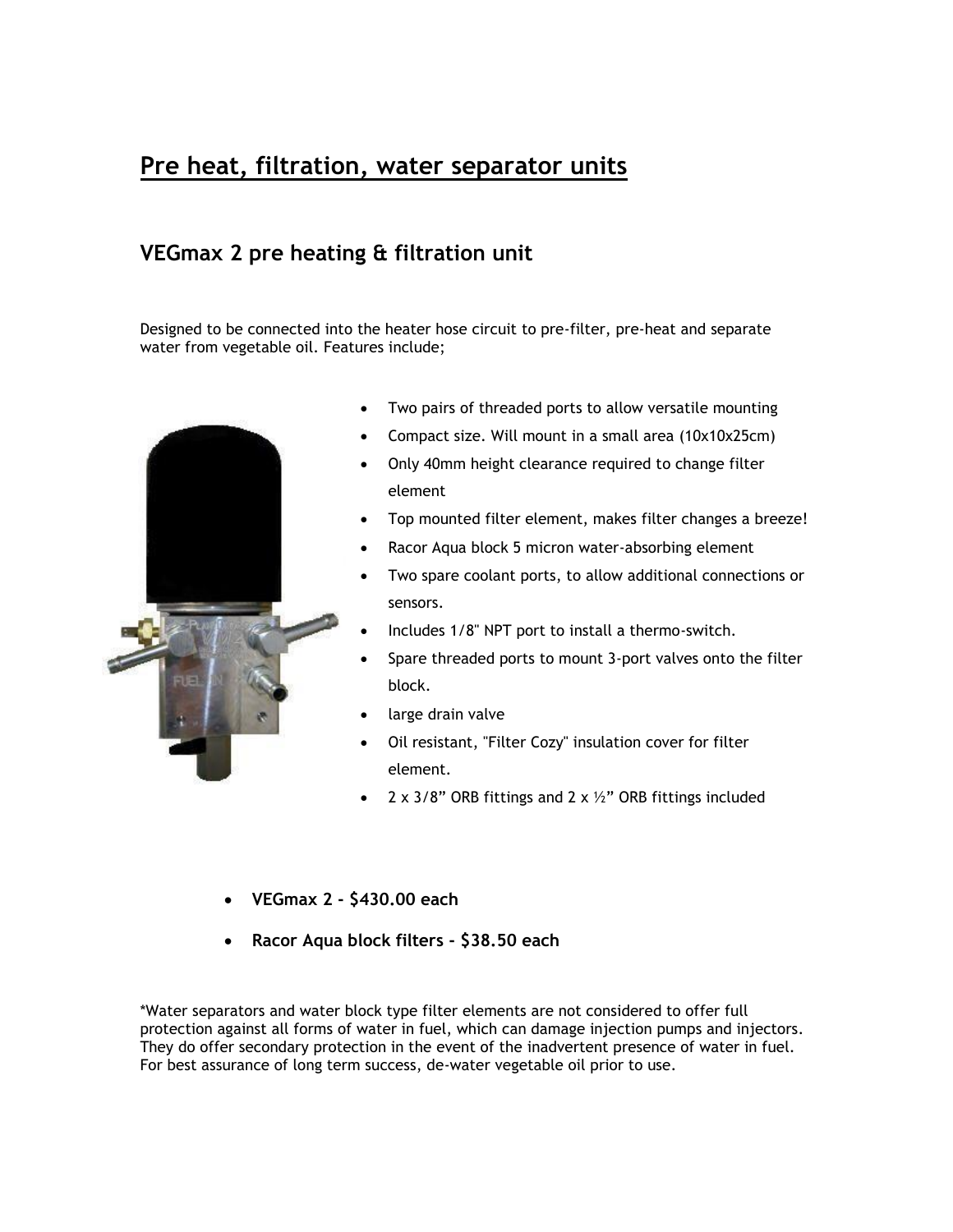## **Fuel selector valves**

#### **Pollack 6 port fuel selector valve, 12V**



The Pollack 6 port fuel valve is a low cost, reliable fuel selector for SVO/diesel tank selection. Only draws power momentarily while switching from one position to the other.

As small amounts of fuel/oil are sent to the opposite tank at each switching, you might consider using two 3-port solenoid valves, and a NADA controller (prevents all SVO from entering the diesel tank). However, this option is more expensive and complicated to install.

All customers have had excellent results using a single 6-port motor drive valve, and it represents excellent value for money, doing the job of two 3-port valves.

The Pollack six port valve cannot be used with the NADA Controller if you want to have the delayed-purge feature. The delayed purge feature requires two electric 3-port solenoid valves. Maximum fuel Inlet pressure is 60 PSI.

**Pollack 6-Port Valve complete with wiring loom - \$250.00**

#### **Illuminated 3 port valve, 12V or 24V**



Good value 3 port valve with 1/2" ports. Valve body is made of aluminium and has a red internal LED that lights up when activated.

These valves can be used with the NADA controller kit to allow automatic switching to SVO, with the delayed purge feature.

These valves can be mounted in any position and are compatible with diesel, PPO, WVO, biodiesel and blends.

**Illuminated 3 port valve, 12V or 24V - \$85.00**

*Please note that only 3 port valves can be used with the NADA Controller to achieve the delayed purge feature.*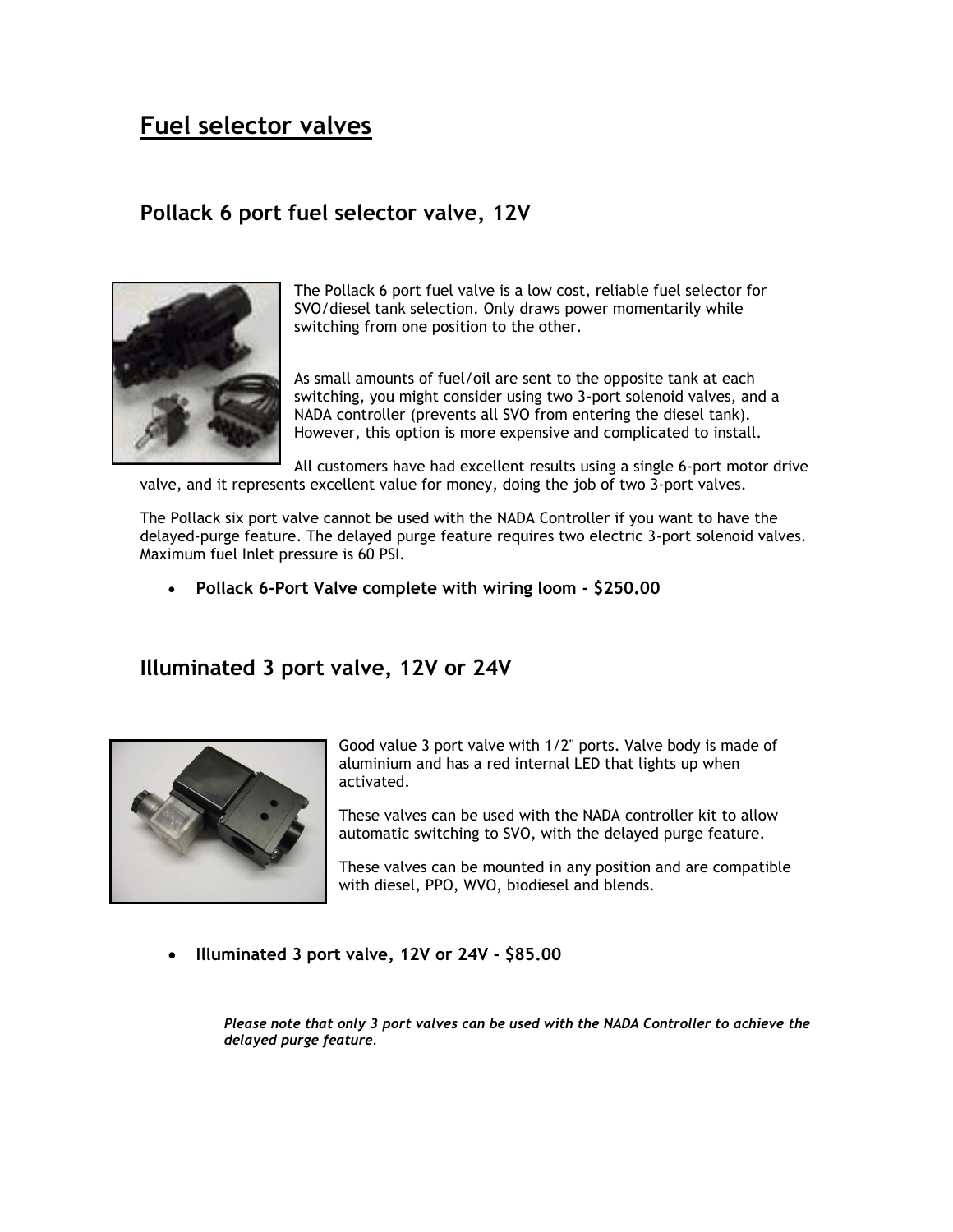## **Switches**

## **Toggle DPDT (Double Pole Double Throw)**



DPDT three position switch, on-off-on. Suitable for the operation of Pollack 6-port fuel switching valves. Includes wiring instructions and face plate.

**Switch to suit 6 port valve \$39.00**

#### **Illuminated switch for 3-Port Solenoid Valves - ON-OFF-PURGE**



Labeled and illuminated, three position switch. Designed to power and operate one, two or three 3 port valves.

\*INCLUDES WIRING DIAGRAM FOR USE WITH 3 PORT SOLENOID VALVES.

**Three position illuminated switch \$39.00**

# **Individual components - thermal switches & Timers**

#### **Thermo-switch**



Simply Install in the engine coolant line, or into the port on the VegMax2 filter. Switch to SVO as soon as you get in the car and start the engine and the system will not change to SVO, nor turn on the VEG-Therm (if desired) until the coolant temperature reaches ~ 50 deg. C.

**Thermo-switch \$54.00**

*Only available while stocks last, replaced with UTC*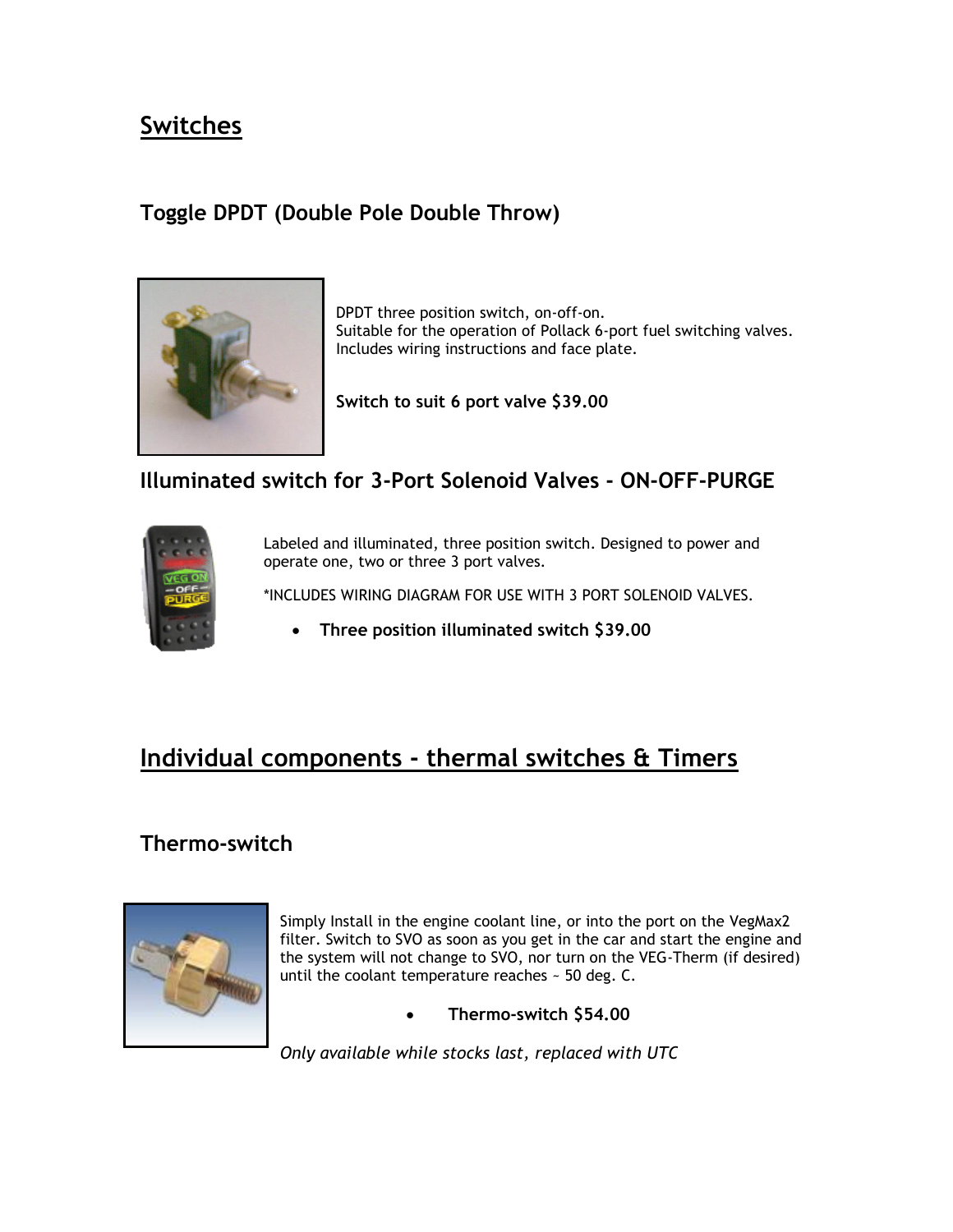#### **Vegsensor**



The Vegsensor is a thermal switch which operates in the temperature range of ~65C to ~90C. When installed with a VEG-Therm in line electric heater, it will only activate the heater when the temperature range is reached, eliminating the need for a separate toggle switch.

Wiring instructions included.

**Vegsensor \$25.00**

#### **Universal Temperature Controller (UTC)**



The UTC is an adjustable temperature switch, which can turn devices on OR off. Temperature range is adjustable from 70°C to 115°C.

The UTC can be used as a coolant control switch to automatically change over to vegetable oil or to control the temperature of the VEG-therm in line electric heaters. The UTC requires installation into a 1/2" NPT tee fitting. Replaces Thermo-switch.

**UTC \$112.50**



This is a microprocessor-controlled timer relay which is adjustable from seconds up to one hour. It can be used in a negative earth 12V DC or 24V DC system and will plug into a standard automotive relay base. The MFT purge timer can supply current up to 10 amps, so it can for example, control a Pollack 6 port motor drive valve, as well as controlling 3-port valves.

If controlling loads higher than 10A, use the MFT to control an external relay. "Delayed purge" is the most common application as used in the NADA Controller kit. It can also be used to have a timed function on activation, for example, such as turning on glow plugs, vegetable oil filter preheaters, etc for "x" seconds or minutes when the ignition is turned on.

**MFT Purge Timer - \$185.00**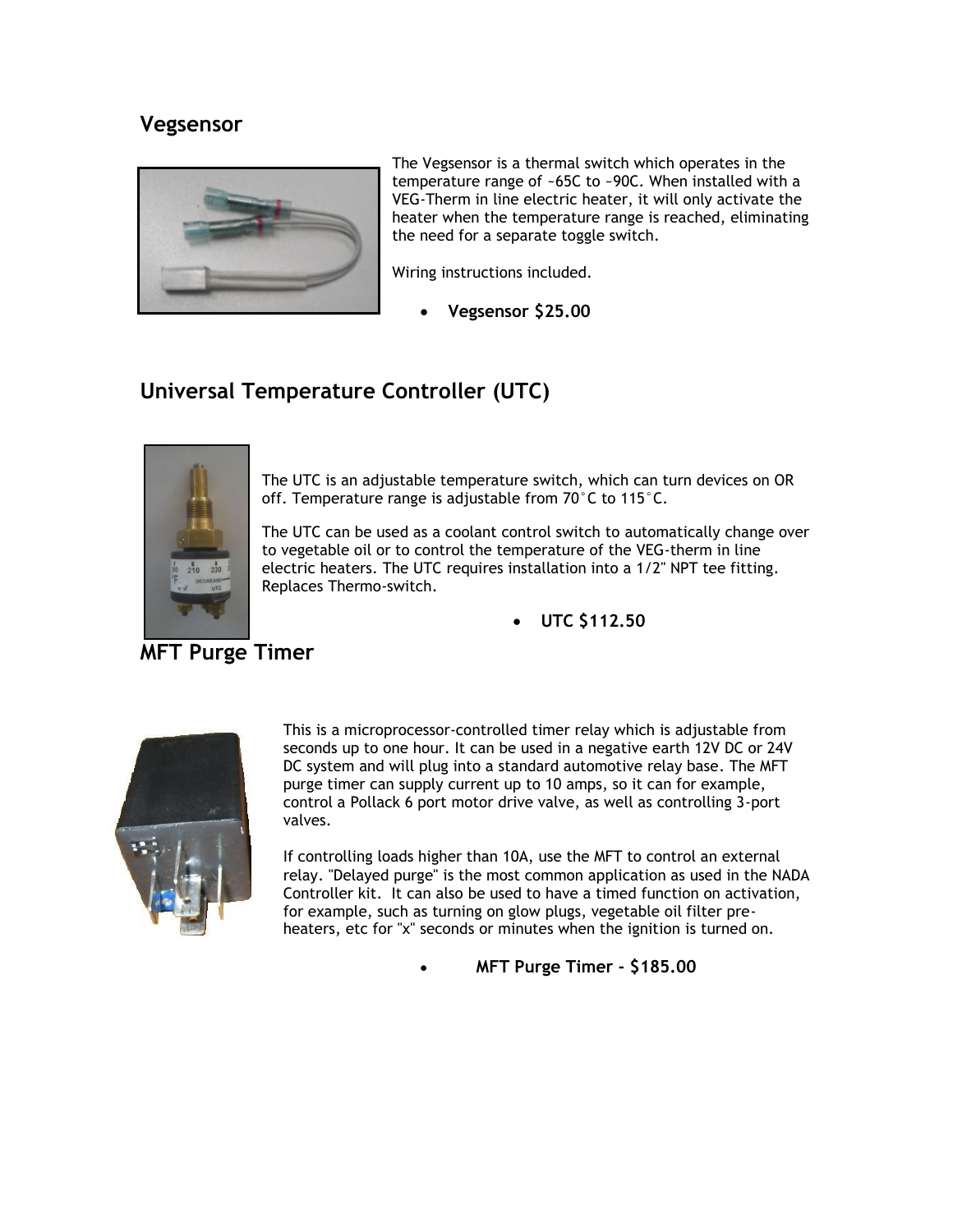## **The "Basics" SVO kit**

## **\$799.00 GST inclusive.**

A low priced entry level 2-tank SVO kit. Includes VM2 Filter block, filter, filter 'cozy', ORB fittings, VEGtherm MEGA in line electric heater, relay, relay block, resettable circuit breaker, 'P' clamps, Pollack single 6-port valve, loom, switch, 'T' fitting and instructions.

Supply your own tank, hose, hose clamps and electrical wire and fittings.



Additional telephone support available at the price of \$50 per half hour.

## **Breathable fuel filler cap with strainer**



Chrome plated, breathable filler cap.

Comes complete with gaskets, plastic strainer and screws.

**Filler cap \$45.00**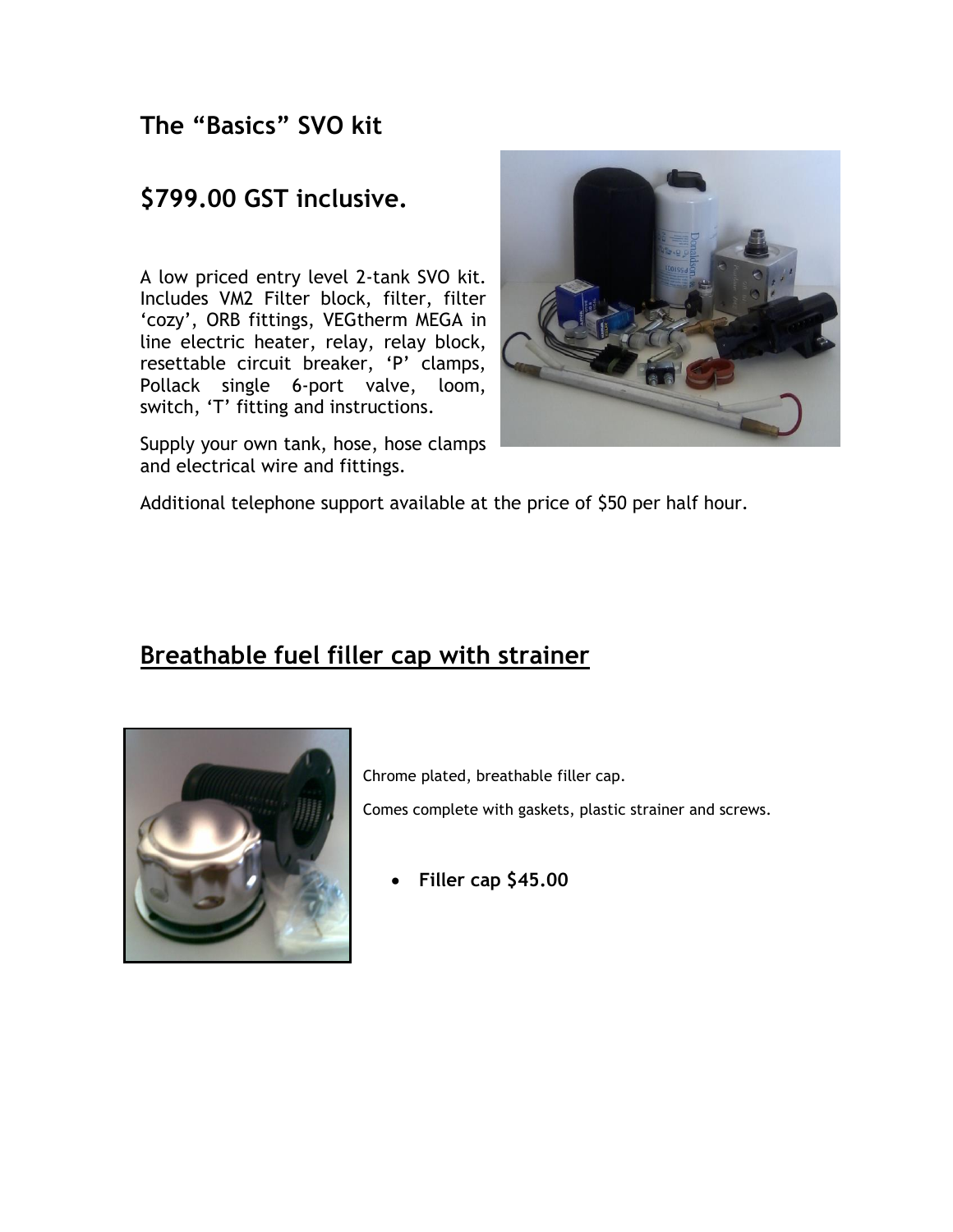# **Hose, hose clamps and stainless steel fittings**

#### *Hose*

| Powerflex hose, 10mm (3/8")<br>Powerflex hose, $12.5$ mm $(1/2")$                                                                                                                                                                                                                                    | \$7.00 per meter<br>\$9.50 per meter                                           |
|------------------------------------------------------------------------------------------------------------------------------------------------------------------------------------------------------------------------------------------------------------------------------------------------------|--------------------------------------------------------------------------------|
| Hose clamps, Stainless Steel                                                                                                                                                                                                                                                                         |                                                                                |
| 11mm to 20mm hose clamps<br>22mm to 40mm hose clamps                                                                                                                                                                                                                                                 | \$2.50 ea<br>\$2.50 ea                                                         |
| BSP $\frac{1}{2}$ " Hose fittings 316 Stainless steel                                                                                                                                                                                                                                                |                                                                                |
| Hose barb, $\frac{1}{2}$ BSP male x $\frac{1}{2}$ hose tail, straight<br>Hose barb, $\frac{1}{2}$ BSP male x 3/8 hose tail, includes bush<br>Tee, $\frac{1}{2}$ " BSP F<br>Bush, 1/2" x 3/8" BSP M & F<br>Nipple, $\frac{1}{2}$ " x $\frac{1}{2}$ " BSP M<br>ORB fittings, $\frac{1}{2}$ " hose tail | \$6.75 ea<br>$$8.10$ ea<br>$$8.10$ ea<br>\$4.80 ea<br>$$4.80$ ea<br>\$12.00 ea |
| <b>Other fittings</b>                                                                                                                                                                                                                                                                                |                                                                                |
| Brass reducing hose tail, 1/2" to 3/8"                                                                                                                                                                                                                                                               | S12.90 ea                                                                      |